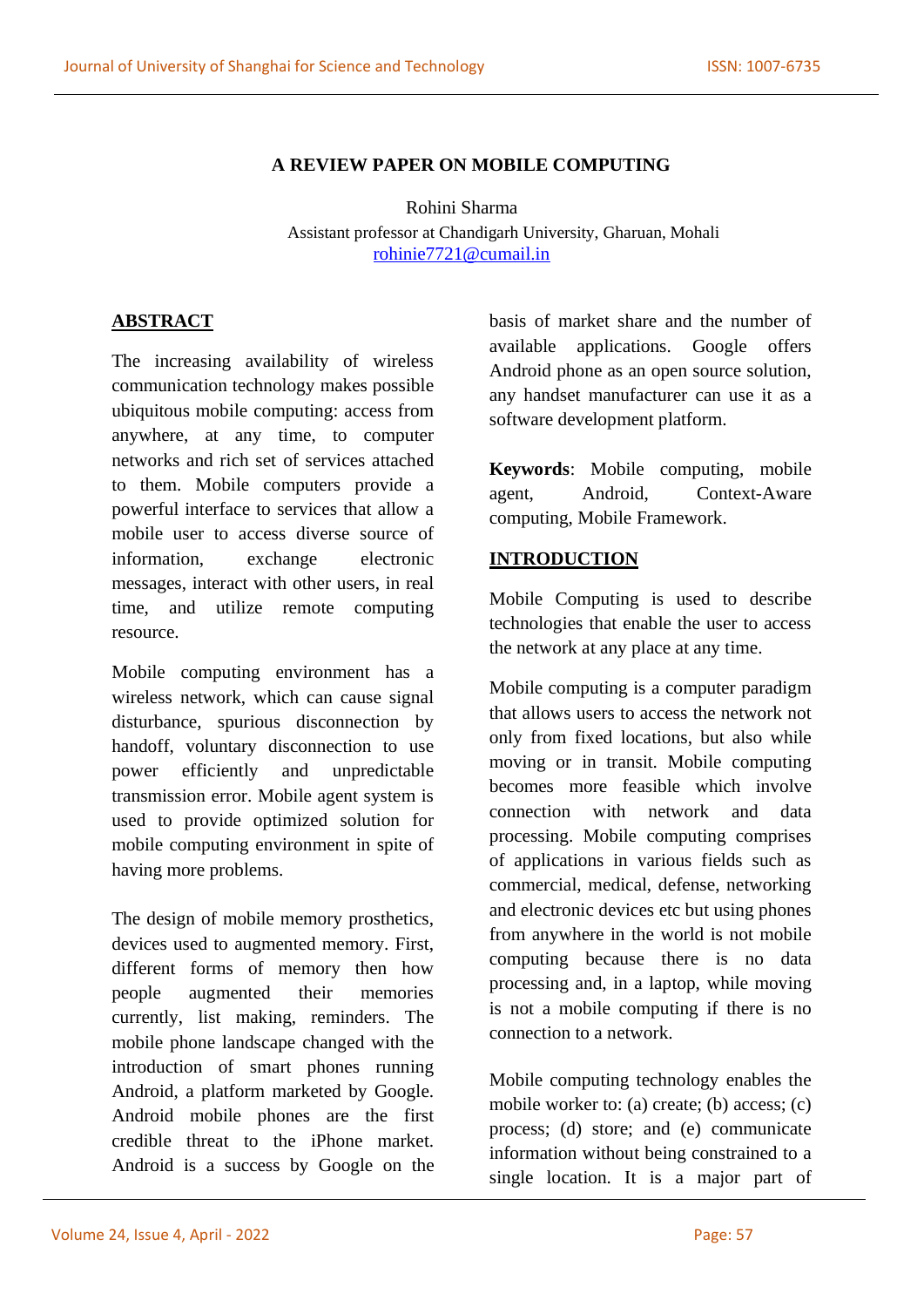wireless communication technology. It is a new paradigm of computing and communication. Mobile users want to use different devices and have information formed appropriately for each. Hence wireless solutions need to address the unique needs of mobile workers. The type and availability of communication medium significantly impacts the type of mobile computing application that can be created.

### **Modes of communication.**

A mobile computing device communicates with fixed information system can be categorized as: (a) connected; (b) weakly connected; (c) batch; and (d) disconnected. The connected category implies a continuously available high-speed connection. The ability to communicate continuously, but at slow speeds, allows mobile computers to be weakly connected to the fixed information system. A batch connection means that the mobile computer is not continuously available for communication with the fixed information system. Disconnected mobile computers allow users to improve efficiency by making calculations, storing contact information, keeping a schedule, and other non-communications oriented tasks. This mode of operation is of little interest because the mobile device is incapable of electronically interacting and exchanging information with the fixed organizational information system.

#### **Characteristics of Mobile Computing:-**

• Mobile computing enables improvements in information accessibility. The improvement is directly dependent upon the mobile hardware and communications equipment in use. For example, a Penslate computer that is operating in the connected mode via a wireless local area network will have much greater information accessibility than a clamshell mobile computer that is operating in batch mode and only connects randomly throughout the day.

- Mobile computing enables improvements in the operational efficiency of organizations that integrate the technology into their fixed information systems.
	- Mobile computing can improve efficiency in many ways, including: (a) saving time; (b) reducing waste; (c) cutting cycle times; (d) reducing rework; (e) enabling
	- business process reengineering; (f) improving accuracy; (g) decreasing time spent on customer complaints; and (h) reducing unnecessary travel.
- Mobile computing technology can improve management effectiveness by improving information quality, information flow, and ability to control a mobile workforce. It makes the most current and accurate information available to both the mobile worker and the users of the fixed information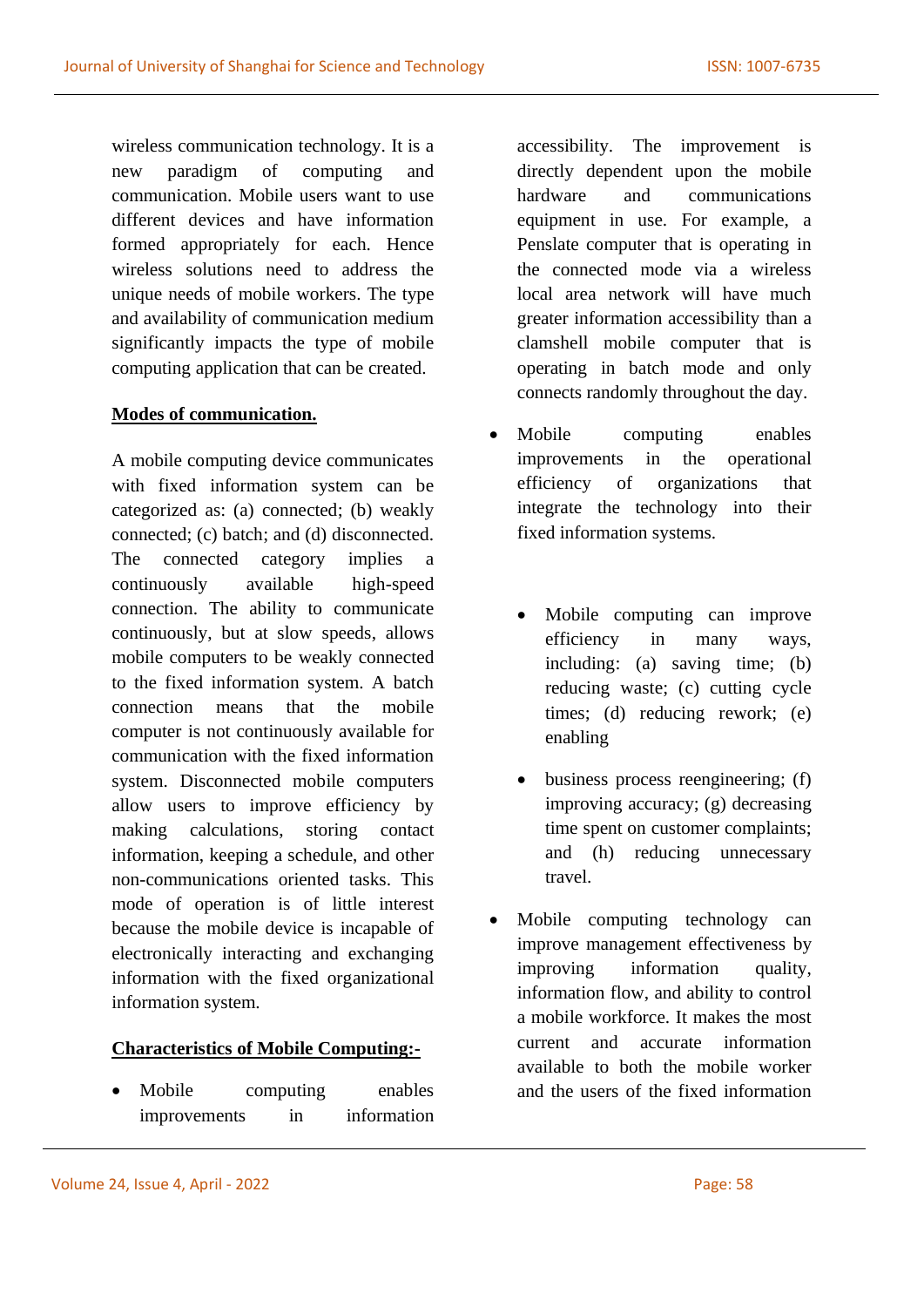system with which the mobile worker communicates.

- Mobile computing is an extremely versatile technology. It includes: (a) process reengineering; (b) reducing operational and administrative staff; (c) improving communications; (d) improving customer service; (e) reducing manufacturing costs; (f) shortening business cycles; and (g) many other benefits. The true versatility of mobile computing can be seen by recalling examples of how it is currently being utilized to enhance business and other operations. It delivers critical medical information from mobile emergency medical technicians to emergency rooms, so the doctors can be ready to treat the patient immediately upon arrival.
- Mobile computing is a key enabling technology for the creation of strategic information systems. The strategic role of information systems involves using information technology to develop products, services, and capabilities that give a company strategic advantages over the competitive forces it faces in the global marketplace.

# **MOBILE Framework** [2] : -

The MOBILE framework is used to determine when it is most appropriate to use mobile computing technology to address a problem, opportunity, or directive. The name MOBILE is derived from the first letter in each of the six categories that make up the framework.

The six categories are:

**M** the need for *mobility,*  Information must be gathered, accessed, or processed during movement or while at a remote location.

**O** the need to improve *operations* like business operations in which Management is not able to properly oversee operations due to a lack of information, Workers lack information required to operate at their full potential.

**B** the need to break business *barriers* like cost in which Current processes carry significant costs in labor, inventory, operating locations, or travel expenses, structure i.e. current communications capabilities and the existing business structure lack the agility, ability, and information required to support innovative operations and strategic alliances.

**I** the need to improve *information* quality i.e. Information sent to or received from mobile personnel is not timely, current, accurate, complete, concise, or relevant enough.

**L** the need to decrease transaction *lag*. The mobile worker cannot quickly complete a transaction while at the remote location because access to information or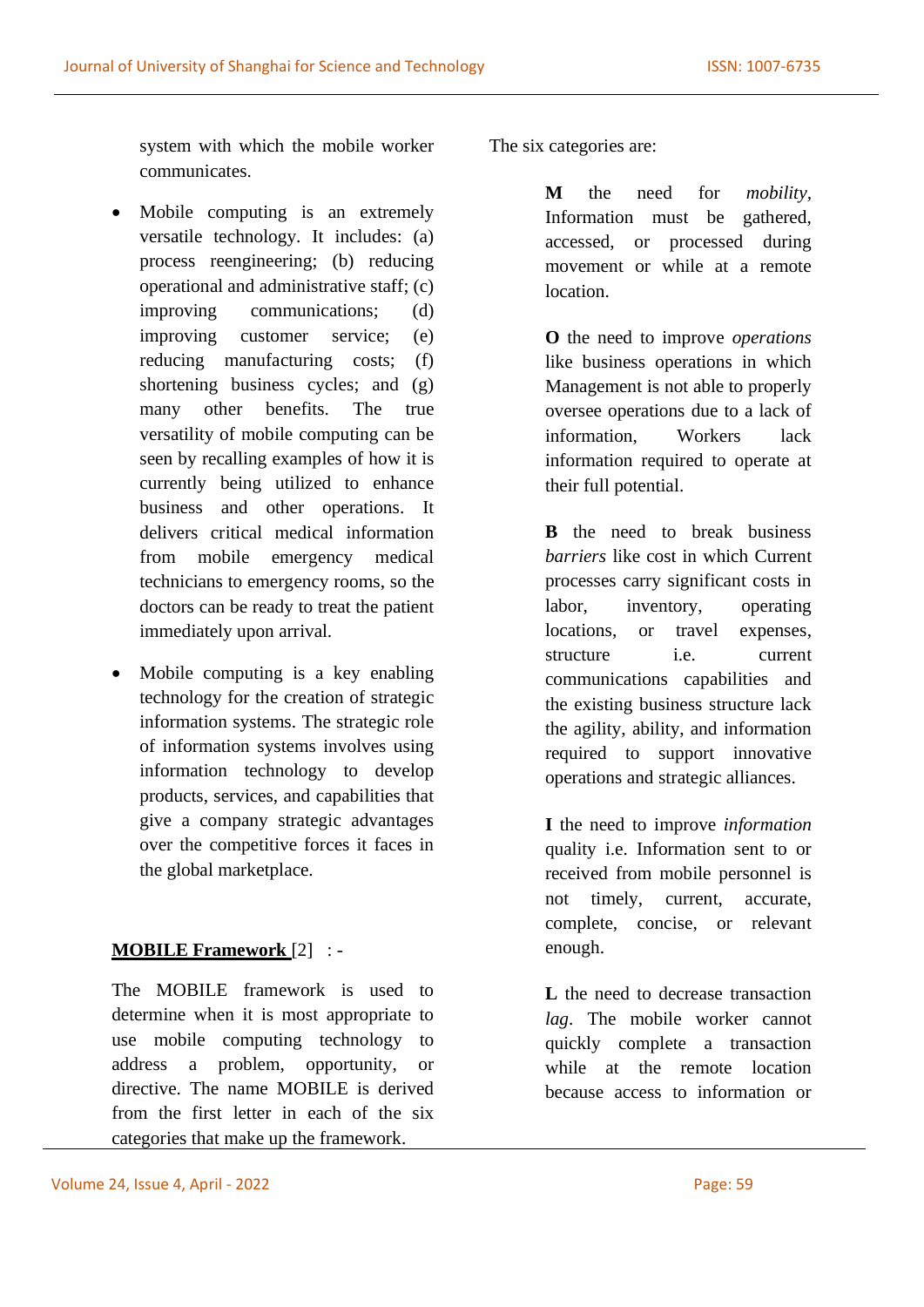authorization from a central location is required.

**E** the need to improve *efficiency.* Data is input from paper, input more than once, or mot captured at its source. Method of data capture is slow, awkward, or labor intensive. Materials or supplies are wasted by people or machines.

### **Literature review:-**

[1] The author aims to design mobile agent architecture to provide application service in mobile computing and analyzes about mobile agent system. A mobile agent system can support more efficient execution in the mobile computing environment although it has wireless network, which can cause signal disturbance.

[2] In this paper , author illustrate that mobile computing is versatile that improves information quality and accessibility, increase operational efficiency and management effectiveness. The mobile frameworks assist information technology in determining the applicability of mobile technology to an organizational problem, opportunity, or directive.

[3] The author proposed a complete design of the network layer and transport layer in a manner that best addresses the problems of the mobile environment.

[4] A mobile Context and usability issues impede users performance for speed with web tasks on a handheld. Context-aware computing is paradigm in which application of mobile comping can discover by authors.

[5] To achieve high performance, mobile computers utilize wireless networks to access the resources of powerful but less mobile computers. In this paper, author discusses each of issues which affect user applications.

[6] Author describes the feature, & suitability of Android for mobile devices. Mobile devices have approximately 3.5 times more usage than PC's.

# **Objectives of mobile computing**

The main objectives of mobile computing are:-

- 1. It enables the user to access the network at any place at any time.
- 2. Its main objective is to allows users to access the network not only from fixed locations, but also while moving or in transit.
- 3. The networking concepts relevant to modern wireless systems.
- 4. Emerging mobile computing ideas and best practices
- 5. Provides updated coverage of recent trends and developments in mobile computing.
- 6. To achieve high performance, mobile computers utilize wireless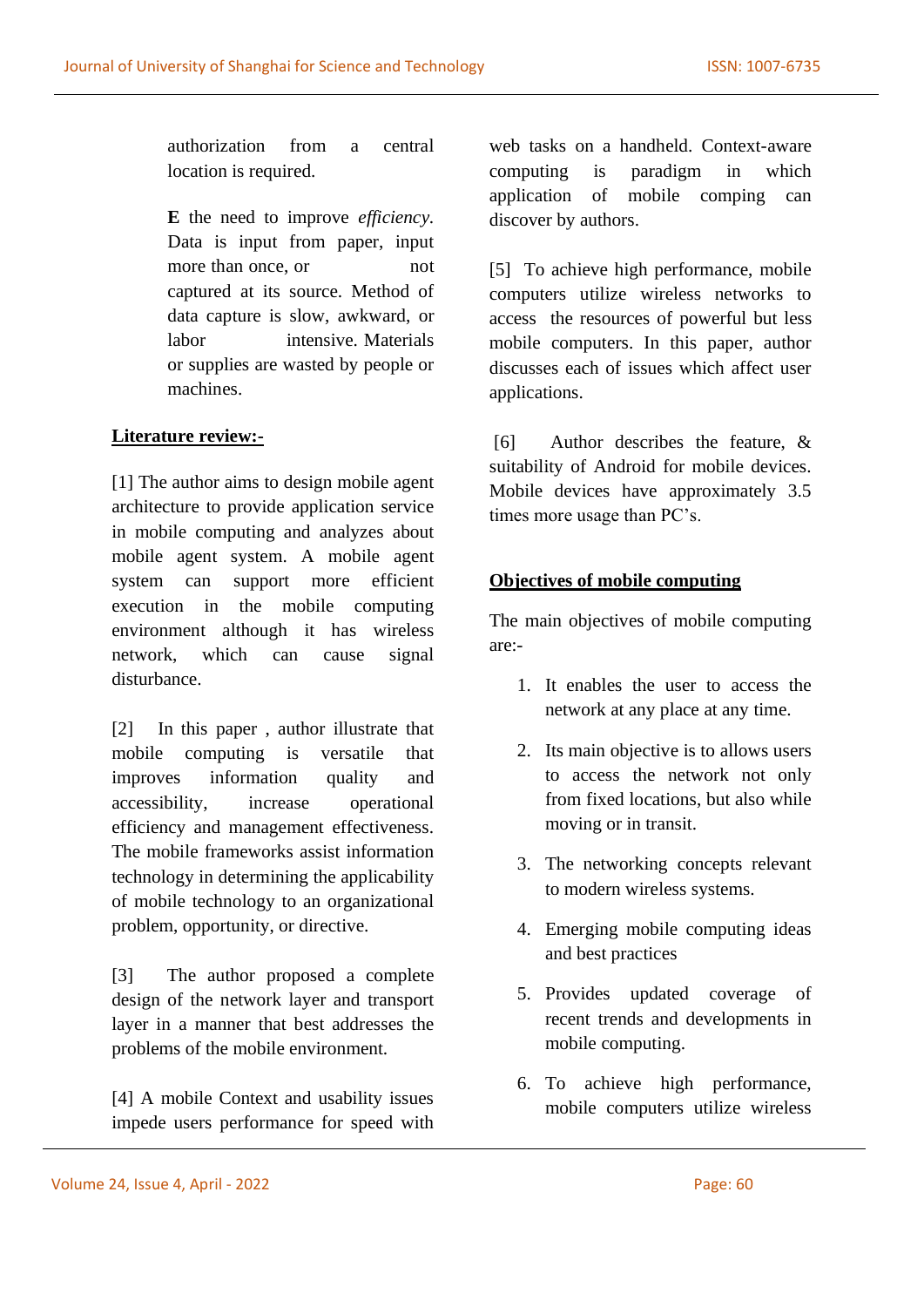networks to access the resources of powerful.

# **MOBILE COMPUTING ENVIRONMENT:-**

Mobile Computing is a new computing environment related to both wireless and high speed networking technologies. Mobile users will be able to access their data and other services such as email, electronic news, and electronic banking and video telephony services while on the move. To receive these services, mobile users will be connected to fixed networks via wireless networks. For every request made by users, a mobile agent is created and searches for information appropriate to the user's requirements. When the job is completed, they bring the results to the mobile host. Mobile agents are not affected by sudden disconnection of wireless network and the situation of turning mobile host off power saving.

A mobile agent supports execution in mobile computing environment although its environment has a wireless network, which causes signal disturbance, spurious disconnection by handoff. Mobile agent techniques can solve the problems from using wireless media and changing the logical connection architecture. Mobile agents do not need of sending the request/response messages with low bandwidth wireless connection between mobile support station and mobile host. As agents it migrates, this problem can be solved efficiently. A mobile host exists in cell region but when it is disconnected, a mobile agent wants to return the result from user's request to mobile host. Then, it is designed with proxy technology in which it tries to fail the connection with mobile support station; it is saved into mobile agent proxy called Proxy Agent (PA) in mobile support station. After then, if connected, mobile agent migrates from PA in mobile support station to the specific mobile host. Mobile agent system with proxy technology, IP mobility support is used. Mobile support station knows that mobile host has already moved to another cell region using IP mobility support. Mobile agents are transferred to the corresponding mobile host [1].



#### Mobile Computing Environment

In mobile computing environment, users can use the resources effectively. Mobile support station transmits messages via broadcasting to all of mobile hosts that are located on its cell regions. These wireless media hold comparatively low bandwidth and high latency. The problem in mobile computing can be solved by a mobile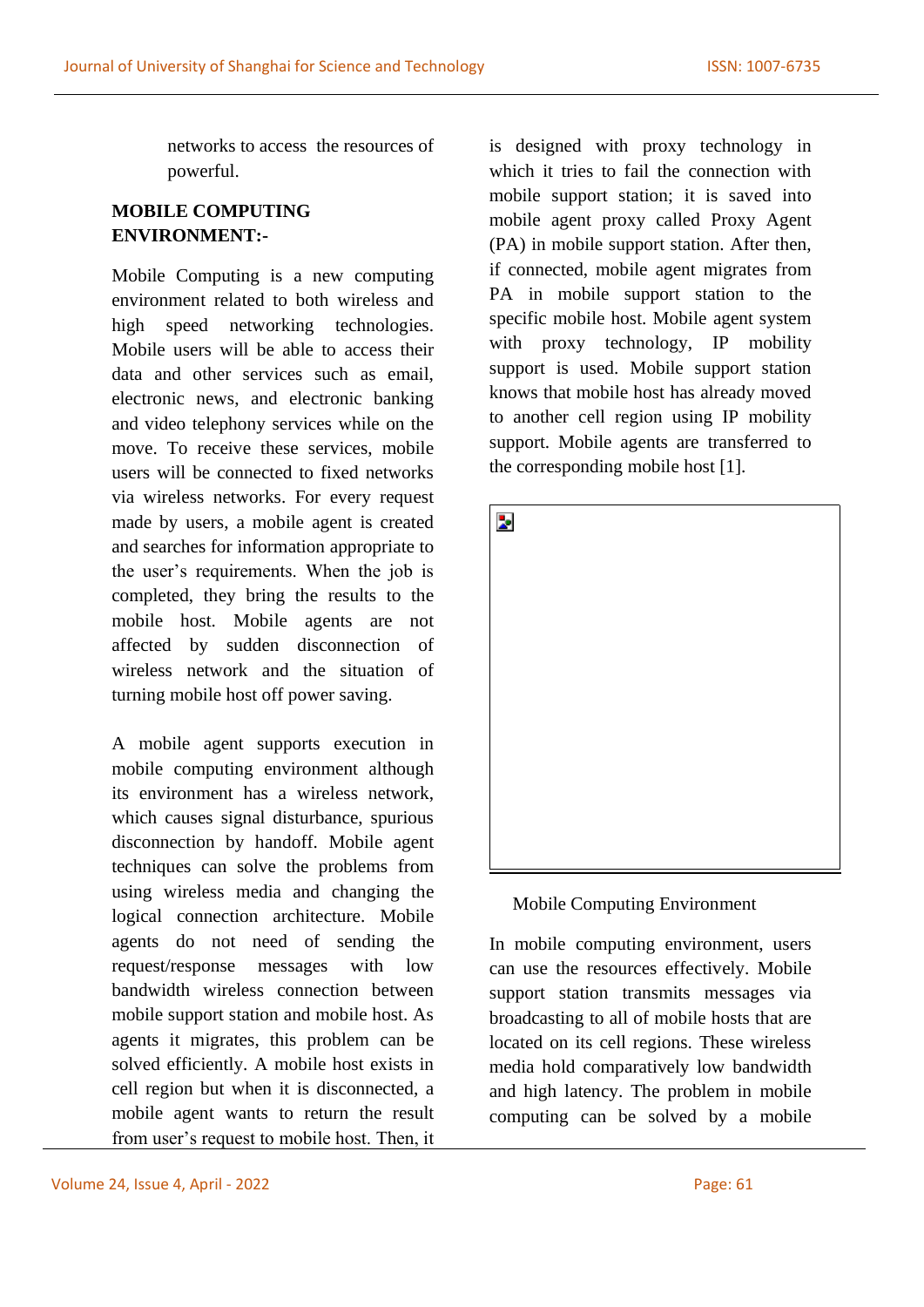agent who works by transporting themselves from one host to another.

**Mobile Agent Architecture:-** Mobile agent architecture to provide application service in mobile computing environment. Mobile agent architecture and user interface are installed in a mobile host. Mobile agent architecture and the added functionality are installed in a mobile server.

# **Mobile Computing Applications:**

Mobile computing applications can generally be divided into two categories:-

- 1. Horizontal
- 2. Vertical.

# **Horizontal**

Horizontal applications have broad-based appeal and include software that performs functions such as: (a) email; (b) Web browsing; (c) word processing; (d) scheduling; (e) contact management; (f) to-do lists; (g) messaging; (h) presentation. These types of applications usually come standard on laptops with systems software such as Windows 95.

# **Vertical**

Vertical applications are industry-specific and only have appeal within the specific industry for which the application was written. Vertical applications are commonly used in industries such as: (a) retailing; (b) utilities; (c) warehousing; (d) shipping; (e) medical; and (f) law

#### **CONTEXT-AWARE COMPUTING**

[4]**:-** It is mobile computing paradigm in which applications can discover and take advantage of contextual information i.e. user location, time of day, nearby people and devices. The word *Context* is defined as interrelated conditions in which something exists or occurs. *Schilit* divides context into three categories:-

- a. *Computing context* includes network connectivity, communication bandwidth and near resources such as printers, displays and workstations.
- b. *User Context,* such as user profile, location, people nearby.
- c. *Physical Context,* such as lighting, noise levels, traffic conditions and temperature.
- d. *Time Context* such as time of a day, week, month and season of the year.

When the contexts such as *Computing, User, and Physical* are recorded across a time span, a context History obtain which could be useful for certain application.

Context is the set of environmental states and settings that either determines an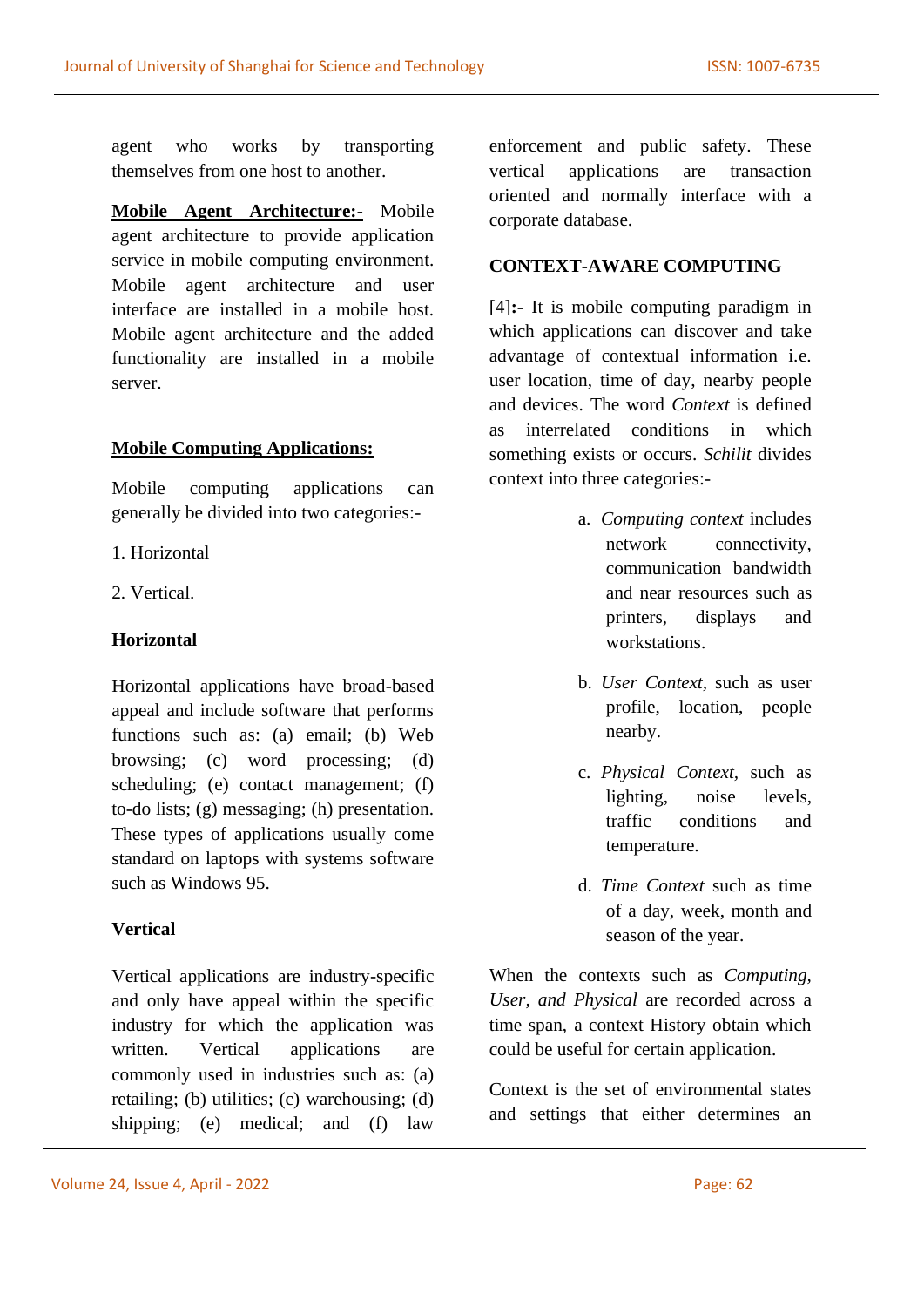application's behavior or in which an application event occurs and is interesting to the user.

*Schilit* defines *CONTEXT-AWARE COMPUTING* by dividing context aware applications as follows:

- a. Proximate Selection, a user interface technique where the objects located nearby are easier to choose.
- b. Automatic contextual reconfiguration, a process of adding new components, removing existing components.
- c. Contextual information and commands, which can produce different results according to context in which they are issued.
- d. Context-triggered actions, simple IF-THEN rules used to specify how contextaware systems should adapt.

# **TYPES OF CONTEXT-AWARE COMPUTING:-**

1. Active Context Awareness: - An application automatically adapts to discovered context, by changing the application's behavior. For e.g. In Shopping Assistant application active context is Customer's location within the store. The device guides the shoppers through the store, provide details of items,

and help locate items, point out items on sale. There is a privacy concern since the store maintains the customer profiles.

2. Passive Context Awareness: - An application presents the new or updated context to an interested user or makes the context persistent for the user to retrieve later. For e.g. In Fieldwork, Passive context is User's location and current time. The system concentrates o providing a set of tools to assist in the fieldworker's observation and data collection activities i.e. helping user record information about their environment.

# **Mobile operating system:**

# **Google android:-**

Android is a software platform and operating system for mobile device bases on Linux kernel Developed by Google and later the Open Handset Alliance (OHA). Android uses Linux for its device drivers, memory management, process management, and networking. Android written in C/C++ internally, but you'll be calling them through Java interfaces. In this layer you can find the Surface Manager, 2D and 3D graphics. It supports wireless communications using:

- GSM mobile-phone technology
- $3G$
- Edge
- 802.11 Wi-Fi networks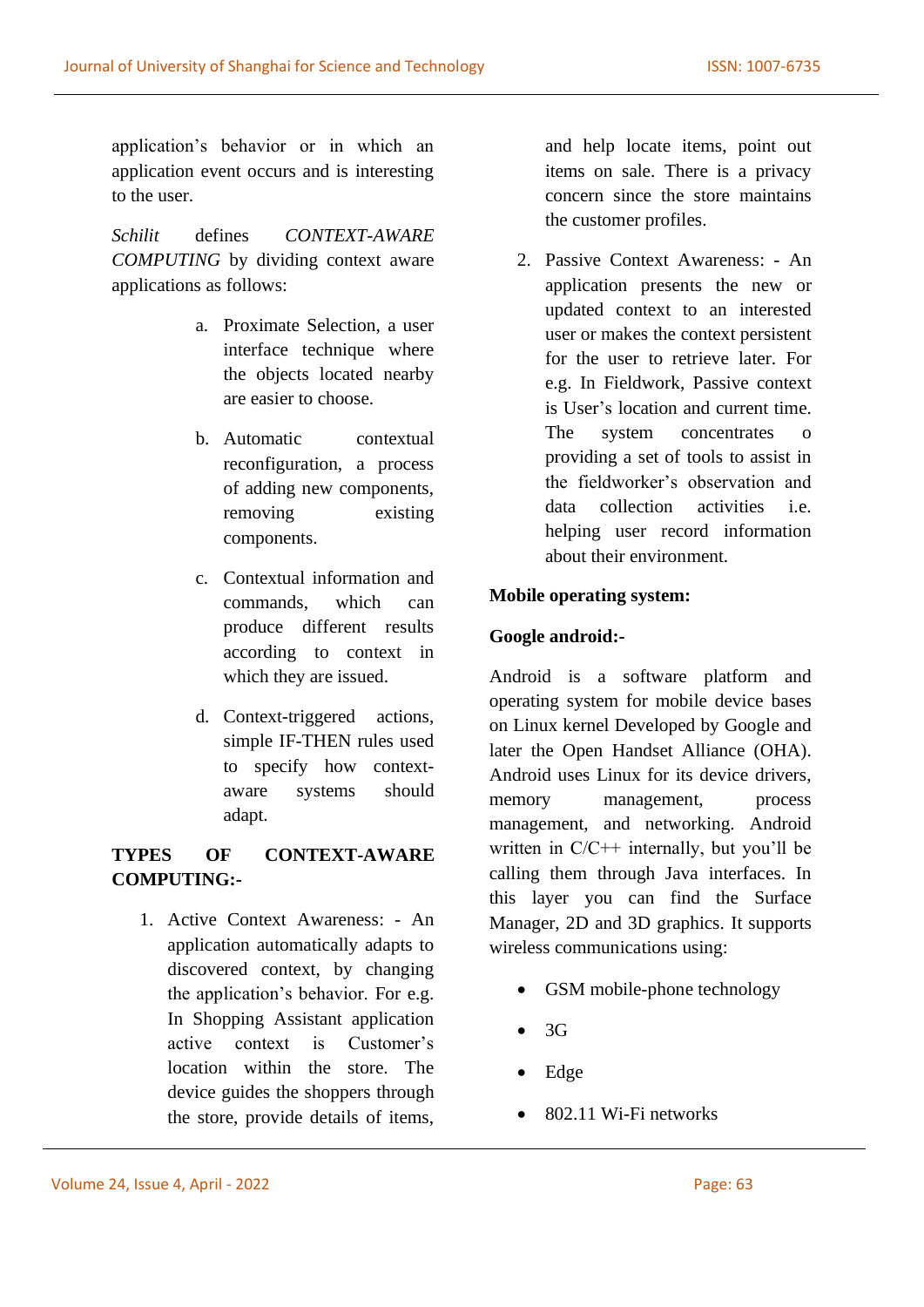#### **Android Architecture** [7]:-

Android consist of number of layers as Applications, Application framework, Libraries, Android runtime & Linux kernel. Application layer is the uppermost layer which provides a set of core applications including an email, SMS program, calendar, maps, browser, contacts, and others. All applications are written using the Java programming language. It should be mentioned that applications can be run simultaneously; it is possible to hear music and read an email at the same time. The Application Framework is a software framework that is used to implement a standard structure of an application for a specific operating system. With the help of managers, content providers and other services programmers it can reassemble functions used by other existing applications. Layer which is present below Application framework consist of two parts as Libraries which are all written in C/C++. They will be called through a Java interface. This includes the Surface Manager, 2D and 3D graphics, Media Codecs like MPEG-4 and MP3, the SQL database SQLite and the web browser engine WebKit. Second part is Android Runtime which includes a set of core libraries that provides most of the functionality available in the core libraries of the Java programming language. Every Android application runs in its own process, with its own instance of the Dalvik virtual machine. The Dalvik VM executes files in the Dalvik Executable (.dex) format which is optimized for minimal memory footprint. The lowest layer is Linux Kernel, Android basically

relies on Linux version 2.6 for core system services such as security, memory management, process management, network stack, and driver model. The kernel also acts as an abstraction layer between the hardware and the rest of the software stack.

| Þ |  |  |  |
|---|--|--|--|
|   |  |  |  |
|   |  |  |  |
|   |  |  |  |
|   |  |  |  |
|   |  |  |  |

#### Android Architecture

**Security :-**Android is a multi-process system, in which each application (and parts of the system) runs in its own process. Most security between applications and the system is enforced at the process level through standard Linux facilities, such as user and group IDs that are assigned to applications.

**Limitations: -** 1. Bluetooth limitations: - Android doesn't support:

Bluetooth stereo

Contacts exchange

Modem pairing

Wireless keyboards

But it'll work with Bluetooth headsets, but that's about it.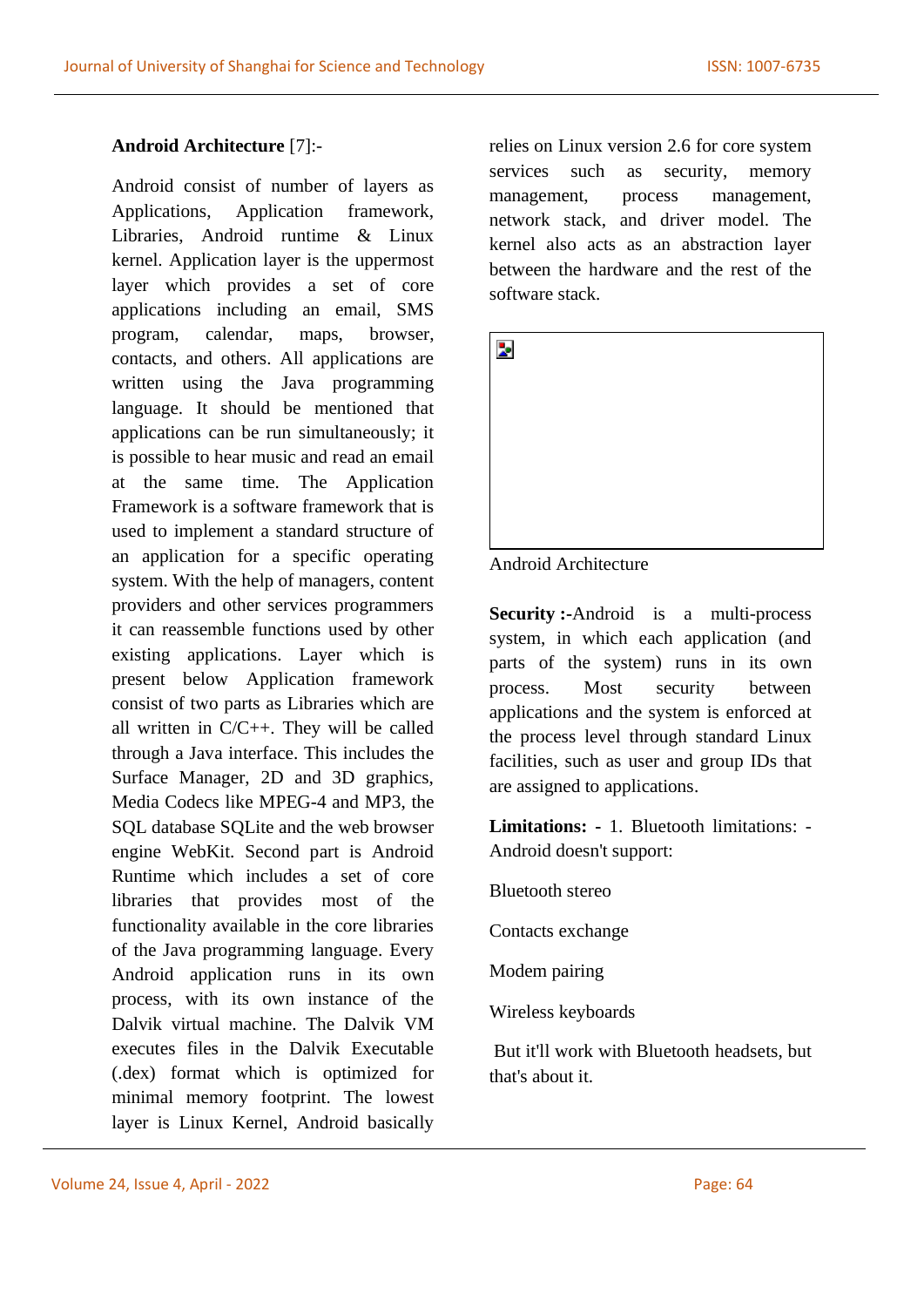2. Firefox Mobile isn't coming to Android: - Applications in Android Market need to be programmed with a custom form of Java, Mozilla won't have that.

# **DISCUSSION:-**



Android has been well received by the market. Vendors are now delivering Android devices across a broad range of price points, from high-end products.

# **Future scope:**

It is interactive for the rapid transmission of programs from a remote server. We have become used in future version because of their quick response times. The spread of graphical interfaces and multimedia has only served to increase our expectations. The rapid technological advancements in Artificial Intelligence, Integrated Circuitry and increases in Computer Processor speeds, the future of mobile computing increasingly exciting. The working lifestyle will change, with the majority of people working from home, rather than commuting. This may be beneficial to the environment as less transportation will be utilised. This

mobility aspect may be carried further in that, even in social spheres, people will interact via mobile stations, eliminating the need to venture outside of the house. With the emphasis increasingly on compact, small mobile computers, it may also be possible to have all the practicality of a mobile computer in the size of a hand held organizer or even smaller.



# Major Trends in Computing

[Interactive television](http://www.doc.ic.ac.uk/~nd/surprise_96/journal/vol4/vk5/report.html#interactv) and [Video Image](http://www.doc.ic.ac.uk/~nd/surprise_96/journal/vol4/vk5/report.html#imagecomp)  [Compression](http://www.doc.ic.ac.uk/~nd/surprise_96/journal/vol4/vk5/report.html#imagecomp) already imply a certain degree of mobility in the home, i.e. home shopping etc. The future of Mobile Computing is very promising indeed, although technology may go too far.

#### **Conclusion:-**

Mobile computing is an important, evolving technology. Mobile computing provide significant benefits in the deployment of mobile applications. It can address the variability of diverse mobile devices, and it can provide a consistent programming environment across these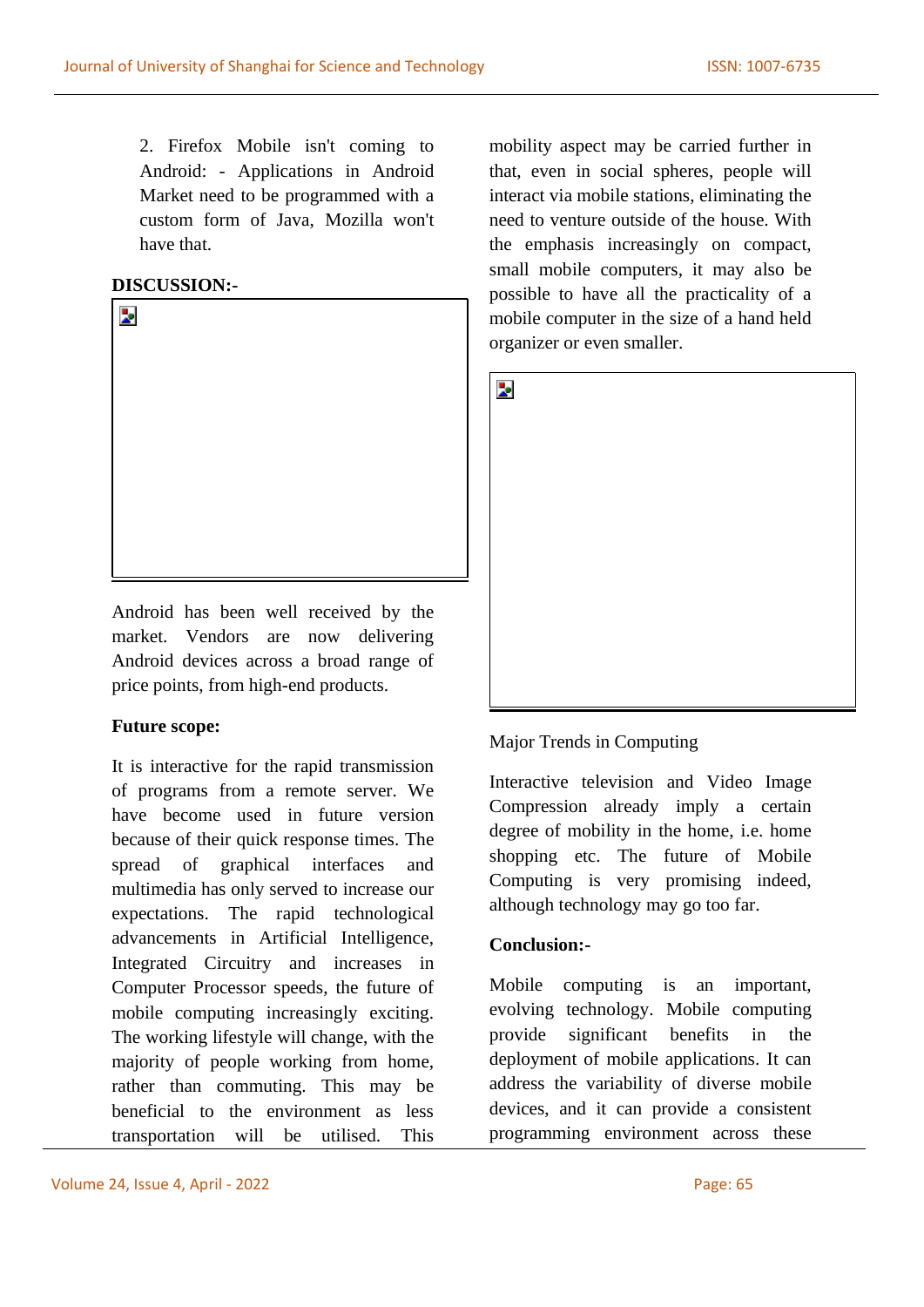with high level modelling approaches .It enables mobile personnel to effectively communicate and interact with the fixed organizational information system while remaining unconstrained by physical location. Mobile computing may be implemented using many combinations of hardware, software, and communications technologies. The technologies must be carefully selected and the applications designed to achieve the business needs required from the overall organizational information system. The MOBILE framework can assist information technology professionals in determining the applicability of mobile technology to an organizational problem, opportunity, or directive. Mobile computing is a versatile and potentially strategic technology that improves information quality and accessibility, increases operational efficiency, and enhances management effectiveness. Android have overcome the actual limitations and that the future possibilities became a reality.

# **References:-**

[1] R.Punithavathi and Dr.K.Duraiswamy,"An Optimized Solution for Mobile ComputingEnvironment";ICCCN 2008 IEEE .

[2] James Bryan Zimmerman,"Mobile Computing ", UMED-Bowie State INSS 690 CC April 1999.

[3] K.Brown and S.Singh," A Network Architecture for Mobile Computing," in Proceedinhs of INFOCOM'96, IEEE, March 1996.

[4] Guanling Chen and David Kotz, "A Survey of Context-Aware Mobile Computing Research" Dartmouth college, Hanover, NH03755 by Microsoft Research, and by Cisco Systems University Research Program.

[5] Brain Marsh, Fred Douglis and Ramon Caceres,"System Issues in Mobile Computing" Princeton, NJ 08542, Feb1993

[6] Margaret Butler,"Android: Changing the Mobile Landscape", published by IEEE CS: 1536-1268/11/2011@IEEE

[7] Nisarg Ganhewar, Rahila Sheikh,"An Emerging software platform for Mobile Devices",NCICT2010: ISSN:0975-3397.

[8] ALONSO, R. and KORTH, H.F. (1993): Database System Issues in Nomadic Computing, MITL, International Conference on Management of Data, ACM SIGMOD RECORD, Vol.22: 388-392.

[9] ASOKAN, N.(1994): Anonymity in Mobile Computing Environment, IEEE Workshop on Mobile Computing Systems and Applications, Santa Cruz, CA, USA. Also is available electronically: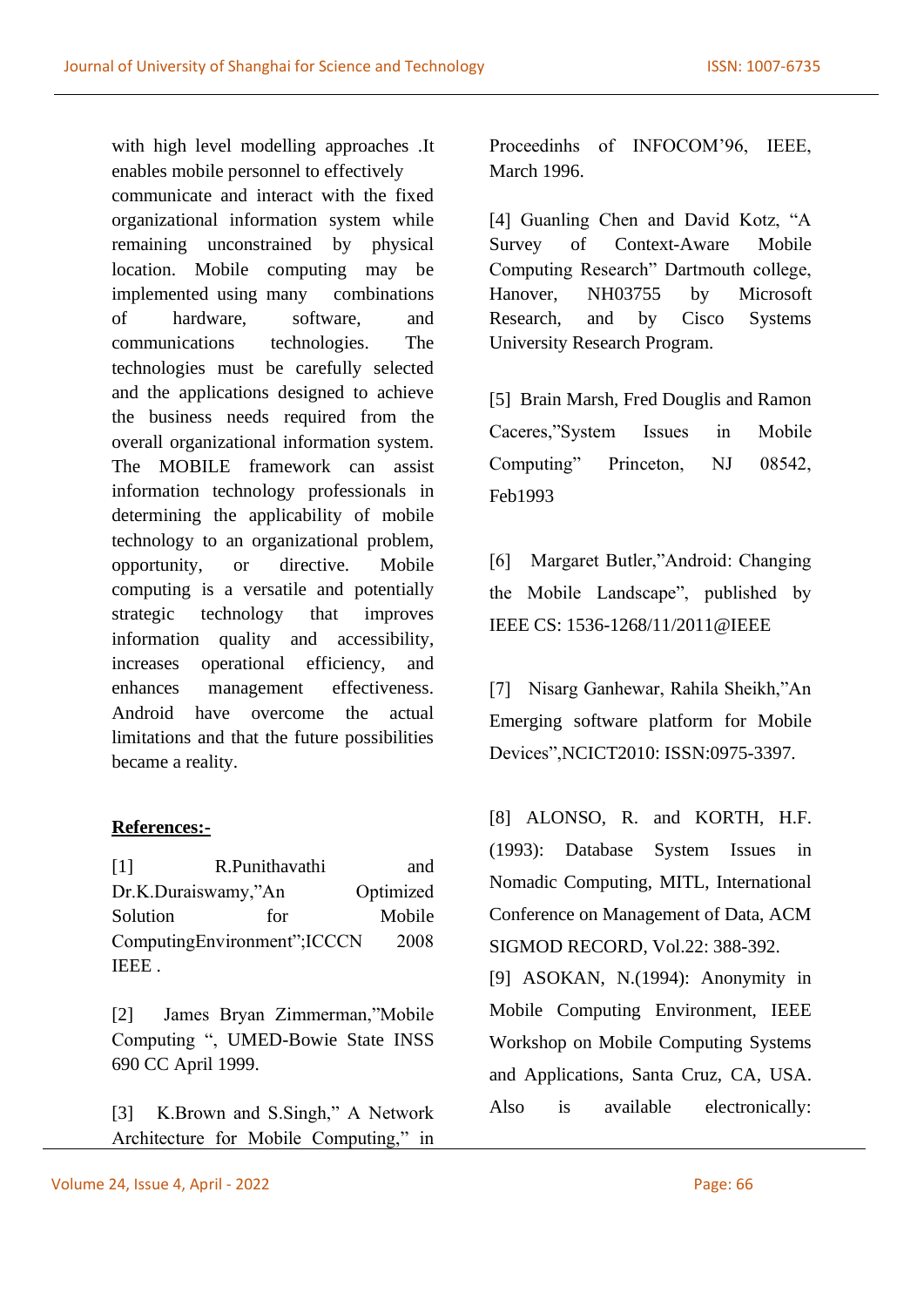[http://snapple.cs.washington.edu:600/librar](http://snapple.cs.washington.edu:600/library/mcsa94/asokan.ps) [y/mcsa94/asokan.ps](http://snapple.cs.washington.edu:600/library/mcsa94/asokan.ps) [10] AUSTEL (1996): "Fact Sheet 1", available on http://www.austel.gov.au/info/factsheets/ fs01.htm [11] BADRINATH, B.R., ACHARYA, A., IMIELINSKI, T. (1993): Impact of Mobility on Distributed Computations, ACM Operating System Review, Vol.27, No 2: 15-20. [12] BELLSOUTH (1996): Mobitex Network Architecture, URL http://www.data-mobile.com/ unshocked/bmd02010.html [13] BUDDE, P. (1996) "Information Technology Management", Paul Budde Communication, Vol. 7: 77-95. [14] CHRYSANTHIS P.K. (1993): Transaction Processing in Mobile Computing Environment, IEEE Workshop on Advances in Parallel and Distributed Systems, Princeton: 77-83. [15] CHU, W.W., RIBEIRO, B. A. N. AND NGAI,. P.H. (1992): Object Allocation in Distributed Systems with Virtual Replication. Proceedings of Eighth International Conference on Data Engineering: 238-245. URL: USA: 25-37. Australia

[16] CHUNG, H. and CHO, H. (1998): Data caching with incremental update

propagation in mobile computing environments, Australian Computer Journal, current issue.

[17] DIRECT BROADCAST SATELLITE TECHNOLOGY, (1996)

[http://http.cs.Berkeley.edu/~randy/Daedalu](http://http.cs.berkeley.edu/~randy/Daedalus/BARWAN/DBS.html) [s/BARWAN/DBS.html](http://http.cs.berkeley.edu/~randy/Daedalus/BARWAN/DBS.html)

[18] DOUGLIS, F., KAASHOEK, F., LI, K., CACERES, R., MARSH, B., TAUBER, J.A. (1994): Storage Alternatives for Mobile Computers, First Symp. on Operating Systems Design and Implementation, Monterey, California,

[19] ELWAZER, M. and ZASLAVSKY, A. (1997a): Infrastructure support for mobile information systems in Australia, Proceedings of the Pacific-Asia Conference on Information Systems (PACIS'97), Brisbane: 33-43

[20] EL-WAZER, M. and ZASLAVSKY, A. (1997b): Multi-Protocol Gateway Approach To PacketSwitched Wireless Data Networks Interconnection, 3rd Asia-Pacific Conference on Communications, APCC'97, 7-10 December, Sydney,

[21] ERICSSON Inc (1996), GSM: the future. Available at the URL: